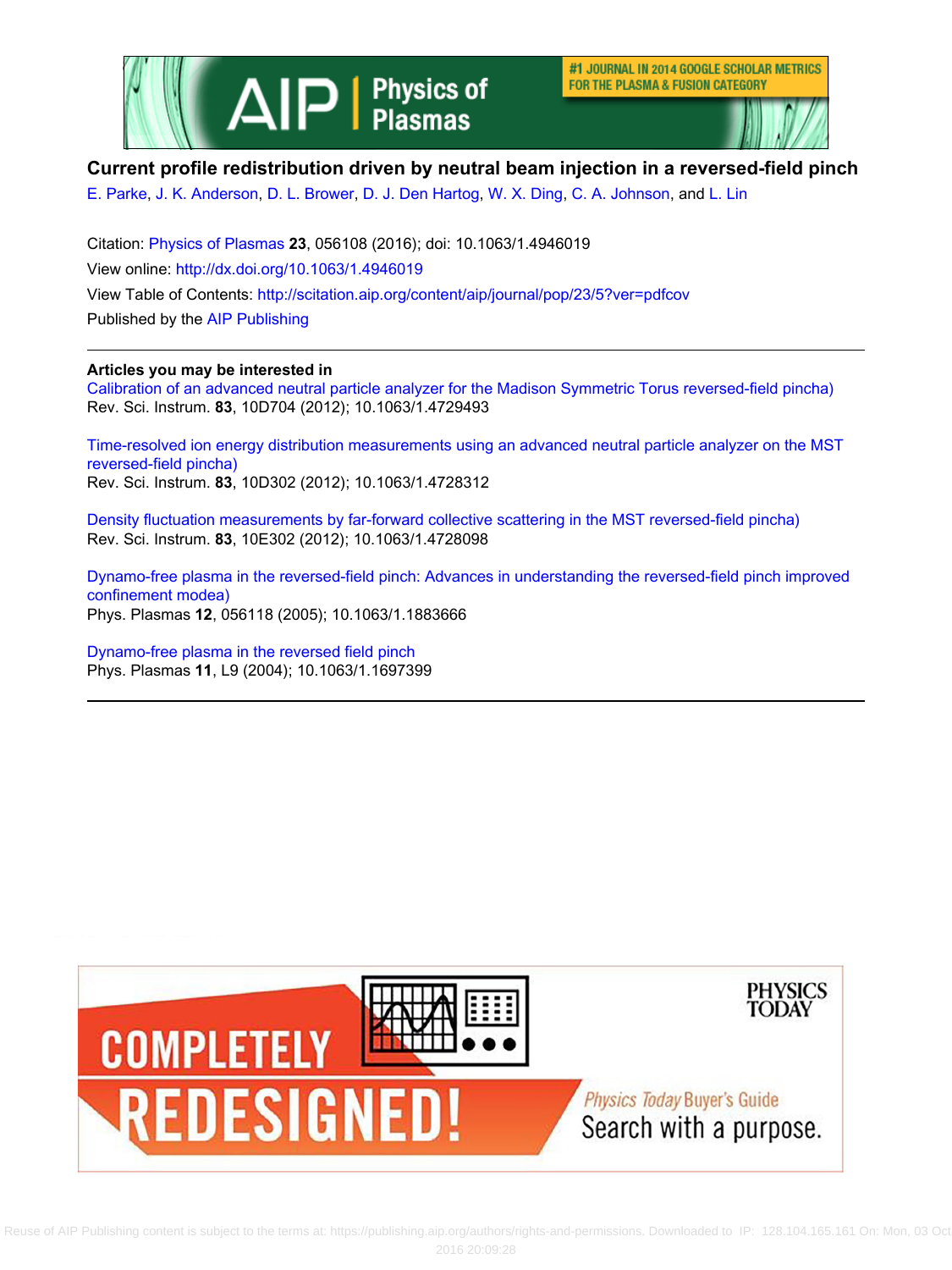

# [Current profile redistribution driven by neutral beam injection](http://dx.doi.org/10.1063/1.4946019) [in a reversed-field pinch](http://dx.doi.org/10.1063/1.4946019)

E. Parke,<sup>1,2,a)</sup> J. K. Anderson,<sup>2</sup> D. L. Brower,<sup>1</sup> D. J. Den Hartog,<sup>2</sup> W. X. Ding,<sup>1</sup> C. A. Johnson, $2,3$  and L. Lin<sup>1</sup>

<sup>1</sup>Department of Physics and Astronomy, University of California Los Angeles 475 Portola Plaza, Los Angeles, California 90095, USA

 $^2$ Department of Physics, University of Wisconsin-Madison 1150 University Ave., Madison, Wisconsin 53706, USA

<sup>3</sup>Department of Physics, Auburn University 206 Allison Laboratory, Auburn, Alabama 36849, USA

(Received 27 November 2015; accepted 24 February 2016; published online 20 April 2016)

Neutral beam injection in reversed-field pinch (RFP) plasmas on the Madison Symmetric Torus [Dexter et al., Fusion Sci. Technol. 19, 131 (1991)] drives current redistribution with increased onaxis current density but negligible net current drive. Internal fluctuations correlated with tearing modes are observed on multiple diagnostics; the behavior of tearing mode correlated structures is consistent with flattening of the safety factor profile. The first application of a parametrized model for island flattening to temperature fluctuations in an RFP allows inferrence of rational surface locations for multiple tearing modes. The  $m = 1$ ,  $n = 6$  mode is observed to shift inward by  $1.1 \pm 0.6$  cm with neutral beam injection. Tearing mode rational surface measurements provide a strong constraint for equilibrium reconstruction, with an estimated reduction of  $q_0$  by 5% and an increase in on-axis current density of  $8\% \pm 5\%$ . The inferred on-axis current drive is consistent with estimates of fast ion density using TRANSP [Goldston *et al.*, J. Comput. Phys. 43, 61 (1981)]. Published by AIP Publishing. [\[http://dx.doi.org/10.1063/1.4946019](http://dx.doi.org/10.1063/1.4946019)]

# I. INTRODUCTION

Neutral beam injection (NBI) is commonly used in toka-maks to drive current and stabilize tearing modes.<sup>1,[2](#page-8-0)</sup> In the Madison Symmetric Torus (MST) reversed field pinch  $(RFP)$ ,<sup>[3](#page-8-0)</sup> neutral beam injection has resulted in stabilization of the core-most tearing (or kink-tearing) modes, $4$  but diagnosis of the current profile change has been challenging. Initial estimates from polarimetry profiles indicated an increase of on-axis current density by  $25\% \pm 15\%$  $25\% \pm 15\%$  $25\% \pm 15\%$ .

Small changes to the equilibrium are more clearly observed by analysis of fluctuation measurements. Tearing mode correlated fluctuations in electron temperature  $\ddot{T}_e$  and line-integrated magnetic field  $\ddot{b}$ , for example, clearly indicate modification of the safety factor profile. An island flattening model for temperature fluctuations has been applied to Thomson scattering measurements on an RFP for the first time, yielding fits in three parameters: temperature gradient  $\nabla T$ , island width w, and rational surface location  $r_s$ . Changes in  $r<sub>s</sub>$  for tearing modes in the core and mid-radius are consistent with current profile peaking. The MSTFit equilibrium solver $6$  has been modified to accept rational surface measurements from Thomson scattering; equilibrium reconstruction using rational surface information and polarimetry profiles shows an increase of current density on-axis by  $8\% \pm 5\%$ .

The diagnostic set used for measurements of the safety factor and magnetic field is described in Section  $II$ , including both the base diagnostics (Thomson scattering and using integrated data analysis. The island flattening model used to extract rational surface information from the temperature fluctuations is outlined in Section [III.](#page-3-0) Measurements from an ensemble of non-reversed MST discharges are presented, and in Section [IV](#page-5-0), the results of equilibrium reconstruction with rational surface constraint are given. Diagnosis of current redistribution with neutral beam injection is provided in Section  $V$ , with comparison to TRANSP<sup> $\prime$ </sup> predictions of fast ion deposition.

interferometry-polarimetry) and meta-diagnostics constructed

# II. DIAGNOSTICS

The base diagnostic suite applied to MST discharges in the following analysis consists of edge magnetic coils, including an array of 32 toroidally separated coils for measurement of tearing mode amplitude and phase, as well as a far-infrared (FIR) polarimeter-interferometer and a high-repetition rate Thomson scattering system, both shown in Figure [1.](#page-2-0) The heterodyne polarimeter-interferometer system on MST consists of 11 vertical chords with  $7-8$  cm spacing between chords.<sup>8</sup> Three lasers operating at  $432.5 \mu m$  with  $\sim 0.4$  to  $\sim 1.0 \text{ MHz}$ tuning between each laser provide phase measurements with high-time resolution. The resulting polarimeter-interferometer signals have high bandwidth (200–400 kHz) and allow measurement of dynamic changes in equilibrium density and magnetic field profiles as well as fluctuations associated with tearing modes and other high-frequency activity.

The MST Thomson scattering (TS) system consists of a novel, high-repetition rate laser capable of continuous operation at up to 2 kHz and pulse-burst operation up to  $25 \text{ kHz}^{9,10}$  $25 \text{ kHz}^{9,10}$  $25 \text{ kHz}^{9,10}$  filter polychromators and avalanche photodiodes

Note: Paper YI2 2, Bull. Am. Phys. Soc. 60, 390 (2015). a)Invited speaker.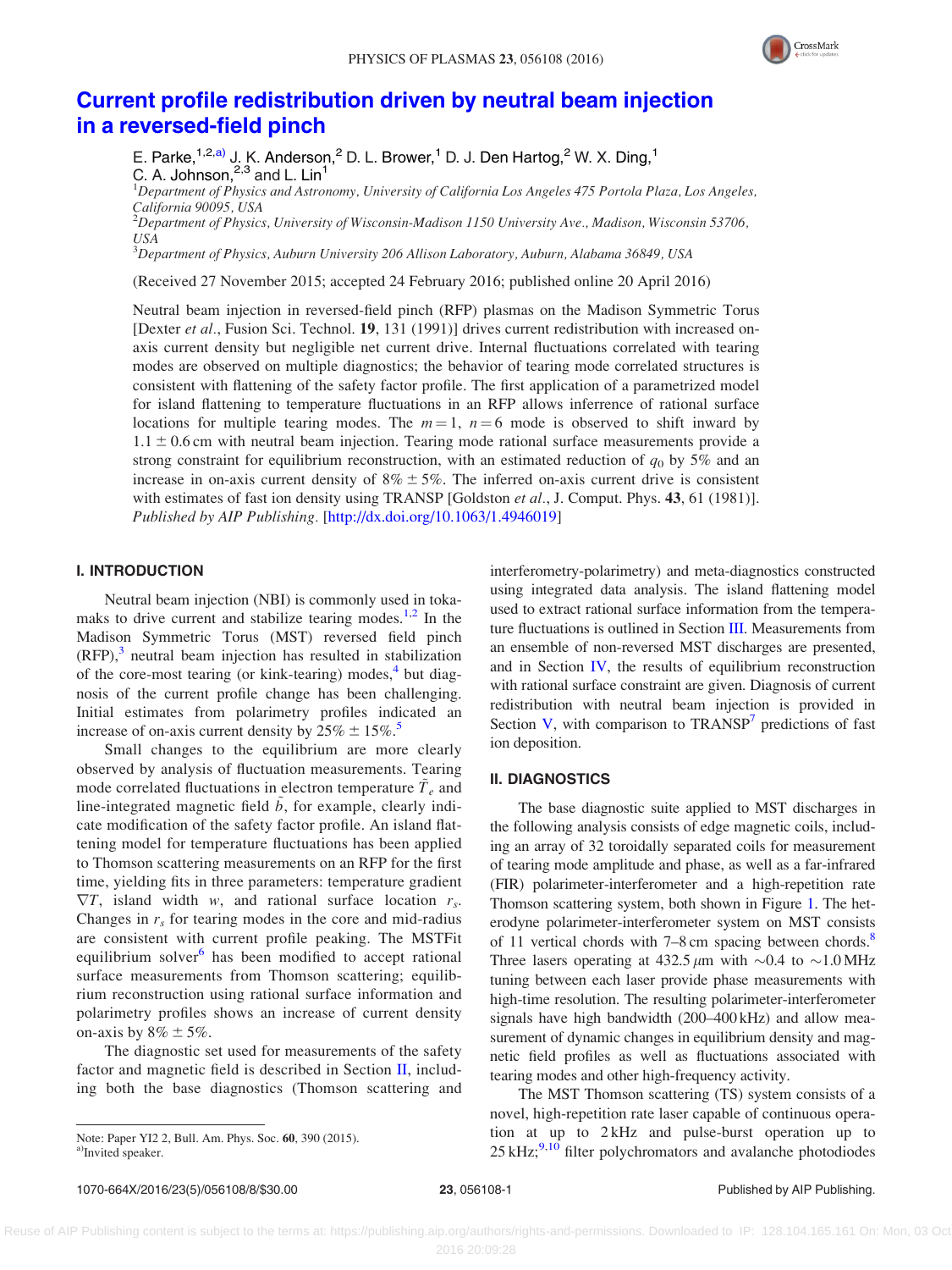<span id="page-2-0"></span>

FIG. 1. Poloidal cross-sections showing internal diagnostic coverage: (a) the vertical Thomson scattering chord at 222° toroidal with measurement locations in the lower half of the machine (defined as positive z) and (b) the 11 FIR laser chords with 6 chords at 255 $\degree$  toroidal and 5 chords at 250 $\degree$ .

provide sensitive light detection for resolution of temperatures ranging from  $10 \text{ eV}$  to  $5 \text{ keV}$ .<sup>[11–13](#page-8-0)</sup> These capabilities allow Thomson scattering to accurately measure the highly dynamic profiles frequently encountered in MST discharges.

Despite the high repetition rates attainable with the Thomson scattering system, most MHD activity remains at or above the Nyquist limit, and electron temperature fluctuation information available through traditional Fourier spectral decomposition is limited to frequencies below the range of interest. This is an information theoretic constraint, however, and correlation techniques that add information permit fluctuation measurements at frequencies well above the Nyquist limit or even the sampling rate for TS data. A striking example of this approach is found in the search for extrasolar planets. Due to weather and limited telescope time, astronomical measurements are frequently both sparsely sampled and irregularly sampled, confounding Fourier analysis. A Bayesian statistical framework has been successfully applied to predict the most likely orbital parameters for iden-tification of candidate exoplanets.<sup>[14](#page-8-0)</sup> Thomson scattering measurements represent a similar, sparsely sampled dataset, with fluctuation contributions from many real, physical sources as well as noise. Forward modeling of electron temperature fluctuations correlated with coherent magnetic structures has likewise been successfully demonstrated as a powerful tool for measuring internal structures associated with MHD activity.<sup>15</sup> In this case, edge magnetic signals with much higher time resolution provide critical additional information; combination of both the magnetic data and electron temperature data under a Bayesian framework makes possible the inferrence of temperature fluctuations much smaller than the total fluctuation power found in the signal. Since the development of this technique, correlated fluctuation analysis has become a regularly utilized tool for diagnosis of the internal structure of MHD activity in MST.

Using measured temperature data with phase information from the toroidal array (or other diagnostic), temperature fluctuations can be modeled relatively simply as

$$
T_e = T_{e,0} + \tilde{T}_{e,(m,n)} \cos\left(\zeta_{(m,n)} + \delta\right),\tag{1}
$$

where  $T_{e,0}$  is the equilibrium temperature,  $\hat{T}_{e,(m,n)}$  is the amplitude of temperature fluctuations correlated with a particular mode with poloidal/toroidal mode number  $m/n$ ,  $\zeta_{(m,n)}$  is the phase of the mode measured by the coil array, and  $\delta$  is a phase offset. The toroidal and poloidal distance between the reference point for the coil array and the Thomson scattering measurement chord contributes a constant phase offset. Due to the Shafranov shift of flux surfaces outward from the vertical chord, core measuring points can also exhibit an apparent phase shift. Additionally, temperature fluctuations out of phase with  $b_{\theta}$  measured at the wall have a real, non-zero phase offset. These all complicate the analysis of fluctuation phase, but the phase offset  $\delta$  can be treated as a fixed quantity for the purposes of this analysis.

Bayesian analysis in physics is described in detail else-where.<sup>[16,17](#page-8-0)</sup> This particular model is described in depth for the particular case where temperature fluctuations are completely in-phase with magnetic perturbations measured at the wall and  $\delta = 0$  in Ref. [15](#page-8-0). For fluctuations with  $\delta \neq 0$ , see Ref. [18.](#page-8-0) By forward modeling with Bayesian analysis, the probability that the fluctuation model fits measured data for a single event can be calculated. Here, a single "event" consists of a burst of Thomson laser pulses, typically spanning  $\sim$ 200  $\mu$ s, plus toroidal array phase data. Equipped with single-event probability distributions for the parameter of interest,  $\hat{T}_{e,(m,n)}$ , ensemble analysis of many events consists of straightforward multiplication of the probability distributions to obtain a total probability distribution function (PDF). With sufficiently large ensembles, PDFs with narrow widths are achievable and small amplitude fluctuations are resolvable.

The temperature fluctuations have the form A exp  $\{i\zeta_{(m,n)}\}$ . Both the real and model fluctuations have the same spatial structure  $(m, n)$  and real frequency  $\omega$  as the magnetic structure rotates past the measurement location. If the model fluctuations are offset by a constant phase  $\exp{i(\zeta_{(m,n)}-\delta)}$ from the real fluctuations, then the correlated fluctuation amplitude is given by the inner product of the real fluctuations with the model

$$
\langle A \exp\{i\zeta_{(m,n)}\} | \exp\{i(\zeta_{(m,n)} - \delta)\}\rangle = A \exp\{i\delta\}.
$$
 (2)

Since the phase offset and fluctuation amplitude are both folded into the correlated amplitude, two correlations at different phases are required to extract this information. Let  $\langle X | \exp\{i(\zeta_{(m,n)} - \delta)\}\rangle$  denote the ensemble averaged correlation of a measured signal, X, with a model signal. Then, in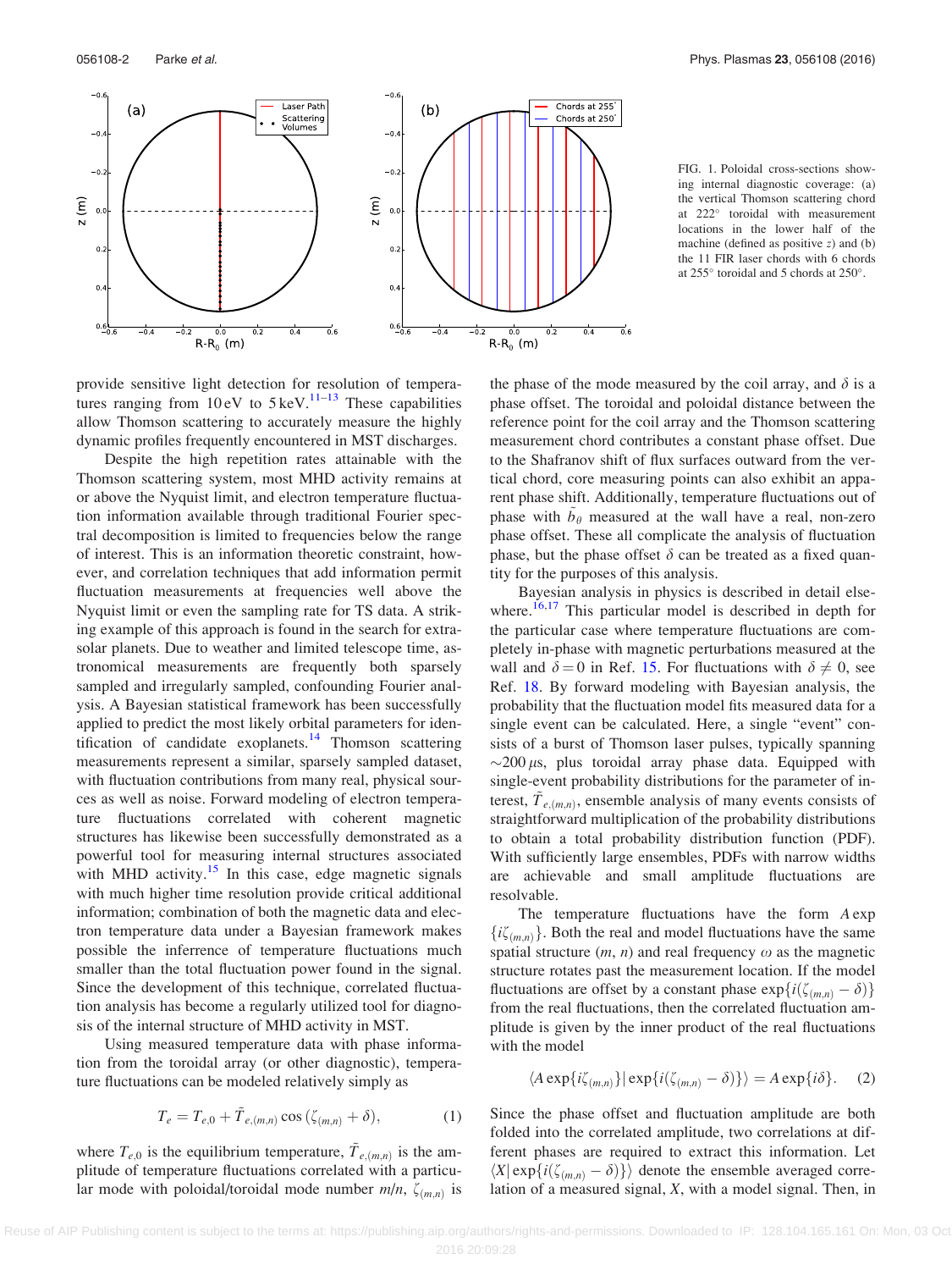<span id="page-3-0"></span>

analogy with the pseudospectral techniques developed for probe measurements,<sup>19</sup> the two orthogonal correlation amplitudes are

$$
T = \langle \tilde{T}_e | \exp\{i\zeta_{(m,n)}\}\rangle
$$
  
\n
$$
T^{\dagger} = \langle \tilde{T}_e | \exp\{i(\zeta_{(m,n)} - \pi/2)\}\rangle.
$$
\n(3)

From these correlation amplitudes, the total fluctuation amplitude is

$$
\tilde{T}_e = \sqrt{T^2 + (T^{\dagger})^2} \tag{4}
$$

and the phase offset from  $\tilde{b}_{\theta}$  is

$$
\delta = \tan^{-1}(T^{\dagger}/T). \tag{5}
$$

The errors in the fluctuation amplitude and phase offset are easily determined by propagation of the uncertainties in the correlated amplitudes.

# III. TEARING MODE RATIONAL SURFACE MEASUREMENT WITH THOMSON SCATTERING

Due to the reconnected field lines associated with tearing modes, large islands lead to rapid heat transport. Discharges with tearing mode activity in a variety of devices display a characteristic flattening of the electron temperature profile in the vicinity of the rational surface: tokamaks, $^{20}$  $^{20}$  $^{20}$ stellarators, $21$  and the reversed-field pinch.<sup>[15](#page-8-0)</sup> In MST, the islands are generally large enough to overlap, creating stochastic fields and significant particle and heat transport. $22-26$ Despite the destruction of flux surfaces by island overlap, temperature flattening due to remnant island structures asso-ciated with the tearing modes has been identified on MST.<sup>[15](#page-8-0)</sup>

The generally good agreement between island correlated electron temperature fluctuations and measured  $q$  profiles has been used to suggest equilibrium constraint through this method as well, $^{27}$  $^{27}$  $^{27}$  although for tokamaks core-resonant tearing modes are undesirable for operation and generally only a few are present simultaneously. Pioneering work on JT-60U utilized ECE measurements of island zero-crossings to identify the rational surface location and steer current drive for tearing mode suppression.<sup>[1,2](#page-8-0)</sup> This technique has been applied on other devices, including  $\text{DIII-D}$ ,<sup>28</sup> where comparison of real-time zero-crossing measurements to  $q$  profile reconstructions with MSE demonstrated not only the accuracy of the rational surface measurements but also the potential for improved

FIG. 2. Amplitude (a) and phase (b) of  $T_e$  fluctuations correlated with  $n = 6$ edge magnetic signals without NBI (black) and with NBI (red). The phase flip across the rational surface is accounted for in the amplitude plot by a change in sign. The deviation of the phase at low z from  $-\pi$  is discussed in Section **[III C](#page-5-0)**.

performance with lower noise. In the RFP, where tearing modes are present in large numbers and are fundamental to standard discharges, the opportunity for  $q$  profile constraint via island correlated temperature fluctuations is promising.

For MST, the core resonant tearing modes typically have  $n > 5$  and  $m = 1$ . The  $n = 5$  mode is frequently the core-most resonant mode, with perturbations in both temperature and magnetic field peaking near the magnetic axis. It is marginally resonant, and plasma conditions in reversed discharges frequently evolve to stabilize this mode. Due to the proximity of the  $n = 5$  structure to the axis, the Shafranov shift of the coremost flux surfaces prevents complete resolution of the temperature structure. Furthermore, the mode amplitude peaks in a region of low shear and the identified temperature structure is consistent with profile peaking rather than island flattening; this has fueled speculation that the mode may be kink-like rather than tearing.<sup>15</sup> For these reasons, the  $n = 5$  rational surface is not identified or used here for equilibrium constraint. Modes with  $n \geq 6$  are more consistently resonant across a variety of discharge conditions and exhibit expected tearing parity in observed structures, see Figure 2.

Temperature fluctuations due to complete island flattening can be expanded in a Fourier series of spatial harmonics,<sup>29</sup>  $\tilde{T}_e = \sum_{\nu} \delta T_{\nu} \cos \nu \zeta$ . The harmonic content of the temperature fluctuations is determined by the degree of flattening but generally dominated by the first harmonic. The measurements here represent the first harmonic only, as the predicted and measured amplitudes for the higher harmonics are below experimental error bars for these discharge conditions. Most existing models for helical temperature perturbations associated with tearing modes assume single helicity and intact flux surfaces. For the RFP core, where stochastic overlap erodes island edges and leaves only remnant structures, the correct choice of model is not immediately obvious. In the following analysis, which focuses solely on the  $n = 6$  mode, two different models for the temperature fluctuation are applied: the first harmonic for a completely flattened island developed in Ref. [29](#page-8-0) and an adaptation of the model for maximum fluctuation amplitude developed in Ref. [30](#page-8-0) for diagnosis of island stability. Both models yield functions of three parameters (temperature gradient, island width w, and rational surface location  $r<sub>s</sub>$ ) which are fit to the Thomson scattering fluctuation measurements via Bayesian inferrence to obtain the most likely parameter values with error bars. Since the fluctuations are measured over a finite volume, the modeled fluctuation profiles are averaged across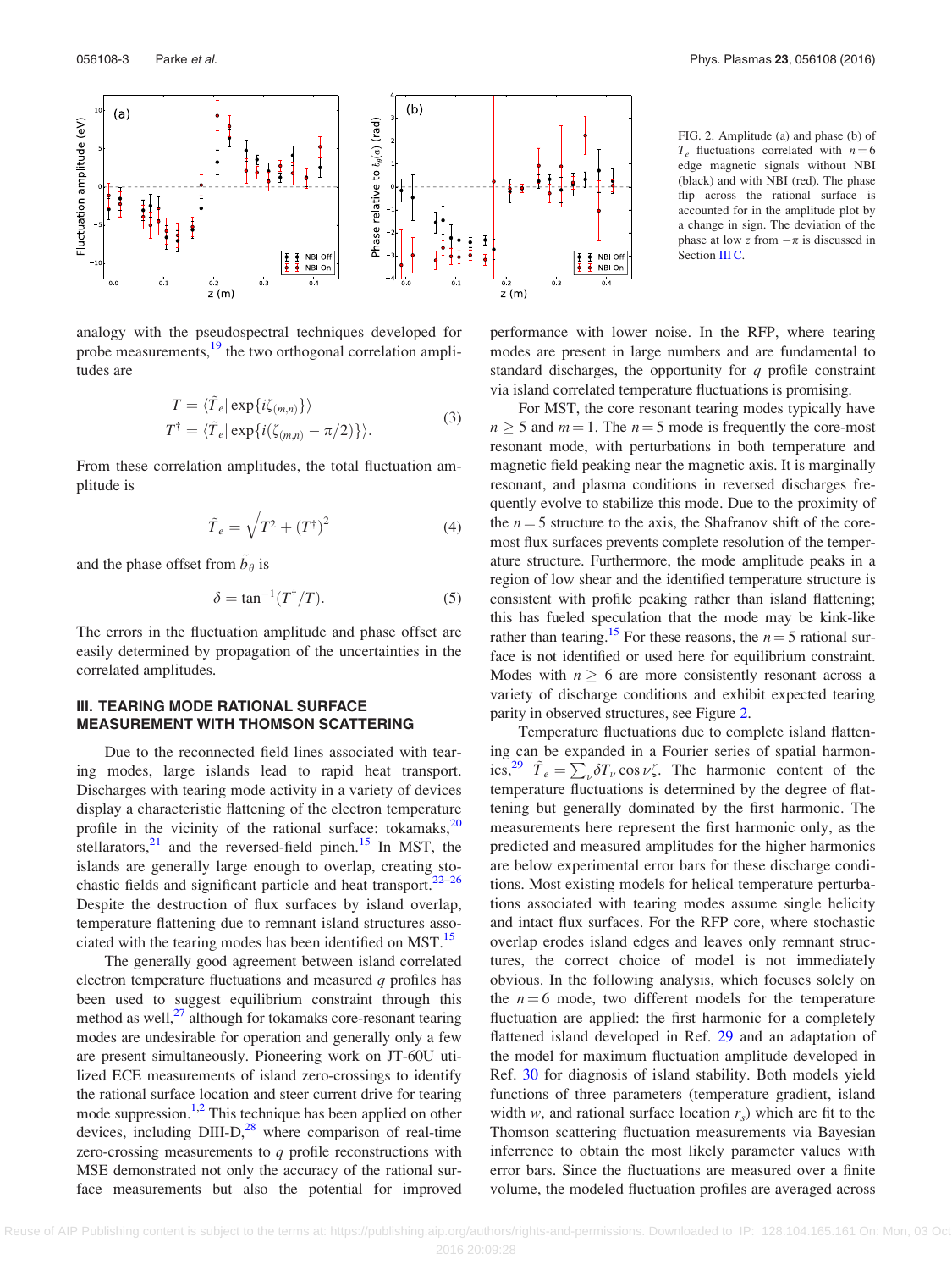<span id="page-4-0"></span>each scattering volume to determine the predicted fluctuation amplitude. This effect turns out to be negligible, however. Additionally, while equilibrium temperature gradients of  $\sim$ 200 eV/m are typically observed in these discharges, the fluctuation amplitudes are measured with a greater degree of accuracy than the equilibrium gradient. The temperature gradient is left as a free parameter in the fits, with the most likely values used as a metric for judging the effectiveness of each model in multi-helicity, stochastic plasmas.

For tearing modes with  $n = 7$  and 8, the mode amplitudes are lower and the spacing between islands is smaller, leading to smaller remnant structures. The rational surface locations are also further from the magnetic axis, where the scattering volumes average over a larger region. Due to this, the island structures are not sufficiently resolved to apply the model used for the  $n = 6$  island structure. The phase flip of temperature fluctuations across the rational surface is clearly visible, however, so the rational surface location is estimated by linear interpolation between the two measurements on either side of the phase flip.

#### A. Large island first harmonic model

Ref. [29](#page-8-0) solved the heat diffusion equation in the presence of a magnetic island to determine the impact on temperature profiles due to radial heat transport. For a sufficiently large island with complete flattening of the temperature profile, the first harmonic is given by

$$
\tilde{T}_e = \frac{\pm w \nabla T_0}{16} \int_0^{\zeta_c} \frac{1 - \cos 2\zeta}{kE(1/k^2)} d\zeta,\tag{6}
$$

where  $k^2 = \cos^2(\zeta/2) + 4x^2/w^2$  and  $E(1/k^2)$  is the complete elliptic integral of the second kind. The upper limit of integration is given by  $\zeta_c = \cos^{-1}(1 - 8x^2/w^2)$  if the radial coordinate  $x = r - r_s$  is within the island  $(x \lt w/2)$  and  $\pi$ otherwise.  $\nabla T_0$  is the equilibrium gradient (unperturbed by island flattening effects) at the rational surface—it corresponds to the gradient observed at the island X-point.

Fit profiles for discharges without NBI are shown in Figure 3, where only radial locations near the island with sufficient fluctuation power were selected for fitting. The



FIG. 3. Helical model fits to  $n = 6$  temperature fluctuations without NBI using the first harmonic model (solid) and the maximum temperature deviation model (dashed). Measured fluctuations in the vicinity of the island shown in red.

TABLE I. Large island first harmonic model fit parameters.

| Parameter           | Min.  | Most likely | Max.  |  |
|---------------------|-------|-------------|-------|--|
| $\nabla T_0$ (eV/m) | 675   | 825         | 1175  |  |
| $w$ (cm)            | 6.7   | 7.4         | 9.0   |  |
| $z_s$ (cm)          | 18.27 | 18.58       | 19.46 |  |

most likely parameter values are shown in Table I, along with the error bars inferred from the  $1/e$  widths of the probability distributions. For this model, the inferred temperature gradients are much larger than the typical gradients obtained from equilibrium profiles. The probability distributions for the fit parameters also exhibit significant skewness.

#### B. Maximum temperature deviation model

The model in Ref. [30](#page-8-0) describes the maximum temperature deviation observed as an island rotates past a fixed point of measurement. The version used here neglects the higher order terms used to describe small effects on the temperature fluctuation structure: the ratio of  $B''_{\theta}$  to  $B'_{\theta}$  (where the ' denotes the radial derivative) and the linear stability parameter  $\Delta'$ . The extreme values of the flux surfaces (and therefore temperatures) sampled at a fixed volume are obtained alternately when the sampling point is at the helical angle of  $\zeta = \pm \pi$ (the island O-point) or  $\zeta = 0$  (the X-point). For a volume that samples flux surfaces at the radial coordinate  $x$ , the flux surface crossing this volume at the X-point has radial coordinate  $d(x)$  at the O-point (using the notation of Ref. [30](#page-8-0)). The amplitude of the temperature fluctuations then reduces to  $\left| \frac{dT}{dx} \right|_{\pm} \cdot \left| d(x) - x \right|$ , where  $\frac{dT}{dx}$  represents the gradient in the perturbed temperature profile just outside the island at the O-point. The subscript  $\pm$  indicates the dependence on the sign of x.  $d(x)$  is expressed as

$$
d(x) = \pm \sqrt{\frac{w^2}{4} + x^2}
$$
 (7)

and, from Ref. [30,](#page-8-0) the linear gradient at the O-point is given by

$$
\left(\frac{dT}{dx}\right)_{\pm} = A \left(1 \pm \frac{\pi w}{8r_s}\right),\tag{8}
$$

where A is a constant. Since the gradient for this model is taken at the O-point, while the previous model used the gradient at the X-point, neither A nor  $dT/dx$  can be directly compared to  $\nabla T_0$ . For a scattering volume that samples only flux surfaces outside the separatrix, this gives a fluctuation amplitude of

$$
|\tilde{T}_e| = \left| A \left( 1 \mp \frac{\pi w}{8r_s} \right) \right| \cdot \left| \pm \sqrt{\frac{w^2}{4} + x^2} - x \right|.
$$
 (9)

For a scattering volume that samples flux surfaces both inside and outside the separatrix, only the region between  $d(x)$  and the edge of the island,  $x = \pm w/2$ , contributes to the fluctuation amplitude since  $dT/dx = 0$  inside the island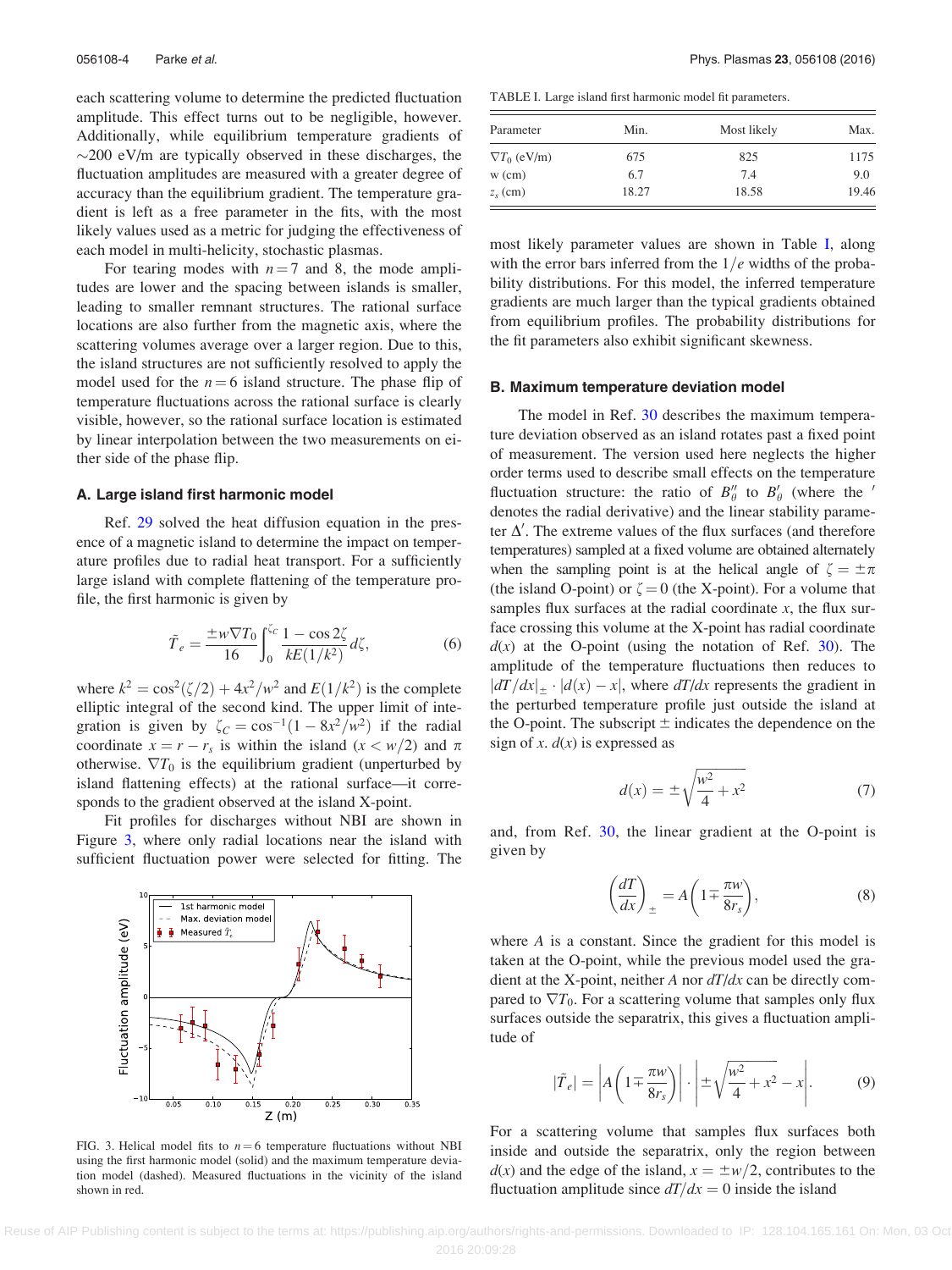<span id="page-5-0"></span>
$$
|\tilde{T}_e| = \left| A \left( 1 \mp \frac{\pi w}{8r_s} \right) \right| \cdot \left| \sqrt{\frac{w^2}{4} + x^2} - \frac{w}{2} \right|.
$$
 (10)

Fit profiles for discharges without NBI are shown in Figure [3](#page-4-0), where only radial locations near the island with sufficient fluctuation power were selected for fitting. The most likely parameter values are shown in Table  $II$ , along with the error bars inferred from the  $1/e$  widths of the probability distributions. The probability distributions for this model's fit parameters are significantly less skewed than the previous model. While the inferred values of the temperature gradient are much closer to the measured values, they are still too large even accounting for the effect of the island perturbation on the temperature profile at the O-point.

# C. Model selection and rational surface measurements

The parameter estimates for both  $w$  and  $r_s$  are in close agreement for the two models tested. The robustness of these parameters against the choice of model provides confidence in the usage of  $r<sub>s</sub>$  for measurement of the safety factor profile. The inferred temperature gradient, however, varies significantly between the two models. The failure of both models to accurately predict the equilibrium temperature gradient suggests that a better model is needed to describe discharges with multiple helicity and moderate stochasticity. Since the maximum temperature deviation model results in better fits and the estimated parameters are more consistent with measured equilibria, it is chosen for rational surface measurements. While fits to ECE data have been used to model island flattening behavior in tokamaks, $30$  this is the first application of such a model to TS data in an RFP.

A comparison of rational surface measurements for  $n = 6, 7$ , and 8 is shown in Figure [4](#page-6-0) for plasmas both with and without neutral beam heating. All measurements were taken in non-reversed plasmas  $(q(a) = 0)$  with  $I_p = 300 \text{ kA}$ and  $n_e \sim 1.0 \times 10^{13} \text{ cm}^{-3}$ . Ensembles with NBI (177 shots) and without NBI (180 shots) were collected over several days, with the discharges on each day alternating between on/off shots for greater similarity between ensembles. For discharges with NBI, the beam was operated with a majority hydrogen mix  $(\sim)5\%$  H, 5% D) at full power  $(25 \text{ kV},$ 50 kA). The beam was turned on 12 ms after the start of the discharge (just before the flattop in the current) until 35 ms after the start of the discharge (approximately the end of the flattop).

Thomson data were taken with the lasers in burst mode; each burst consisted of 6 pulses at 25 kHz, with the bursts occurring every millisecond from 22 ms to 26 ms on all shots. During correlation analysis, the bursts were filtered based on plasma conditions: the total plasma current  $I_p$ ; line-

|  |  |  |  |  | TABLE II. Maximum temperature deviation model fit parameters. |
|--|--|--|--|--|---------------------------------------------------------------|
|--|--|--|--|--|---------------------------------------------------------------|

| Parameter  | Min.  | Most likely | Max.  |  |
|------------|-------|-------------|-------|--|
| $A$ (eV/m) | 420   | 510         | 660   |  |
| $w$ (cm)   | 6.4   | 7.3         | 8.4   |  |
| $z_s$ (cm) | 18.31 | 18.79       | 19.38 |  |

integrated  $n_e$  from either the CO<sub>2</sub> or FIR interferometer; and core-average  $T_e$  from Thomson scattering, from locations with  $z/a < 0.38$ . The amplitude of the  $n = 1$ ,  $m = 0$  mode obtained from edge coil signals was used to filter out events occurring too close in time to small bursts of  $m = 0$  activity which lead to rapid heat, momentum, and particle transport and drastically alter the equilibrium profiles. Weak filters on tearing mode amplitude and velocity were applied individually for each mode, primarily to avoid correlation with locked mode activity or events where the phase of the mode was not clearly resolved.

The errors in the rational surface location (along the vertical z-axis) are typically 0.5 cm, and the  $n = 6$  rational surface is observed to move inward by  $1.1 \pm 0.6$  cm with NBI. The  $n = 7$  and 8 rational surfaces likely move outward, but this is obscured by the error bars. These changes are consistent with current redistribution, leading to peaking of the profile.

From Figure [2](#page-3-0), the  $n = 6$  fluctuation phase relative to  $b_{\theta}$ at the wall for plasmas without NBI clearly deviates from the 0 or  $\pi$  relationship expected of tearing modes. One possible implication of the phase shift is that the parallel heat conductivity may not be high enough to justify the use of an island flattening model. For an equilibrium with intact flux surfaces, this would be a serious concern; in these RFP discharges, however, stochasticity destroys the flux surfaces and weakens the correlation of temperature fluctuations with magnetic perturbations outside the remnant island regions. In the stochastic region between islands, the isothermal surfaces result from a superposition of perturbations due to many modes with different *n* values, and the 0 or  $\pi$  restriction on the phase of  $\tilde{T}_e$  relative to  $\tilde{b}_{\theta}$  may not necessarily be guaranteed. In fact, the radial locations with a significant phase shift are all located core-ward of the  $n = 6$  island in the stochastic region between the  $n = 6$  and  $n = 5$  remnant structures. For locations that predominantly sample the remnant  $n = 6$  island or locations edge-ward of the island, no significant phase shift is observed. The island flattening model is assumed to still be valid for this case.

#### IV. MSTFit AND RATIONAL SURFACE CONSTRAINT

MST equilibria are generally inferred through MSTFit, a two dimensional, axisymmetric Grad-Shafranov solver. Predicted signals are compared to measured values, and the most likely equilibrium profiles are determined through an iterative, least squares minimization via a downhill simplex algorithm. This software package is described in detail elsewhere, $6$  so only a brief description of the modifications necessary for rational surface measurements is given here.

In order to accommodate TS rational surface measurements, the calculation of  $\chi^2$  in the comparison of predicted signals to measured data was adapted to include flux surface averaging of the safety factor. Since the TS measurements are ensemble averages of fluctuations correlated with rotating tearing modes, flux surface averaged  $q$  values are the most appropriate comparison rather than local  $q$  values. The local values are less computationally expensive,

Reuse of AIP Publishing content is subject to the terms at: https://publishing.aip.org/authors/rights-and-permissions. Downloaded to IP: 128.104.165.161 On: Mon, 03 Oct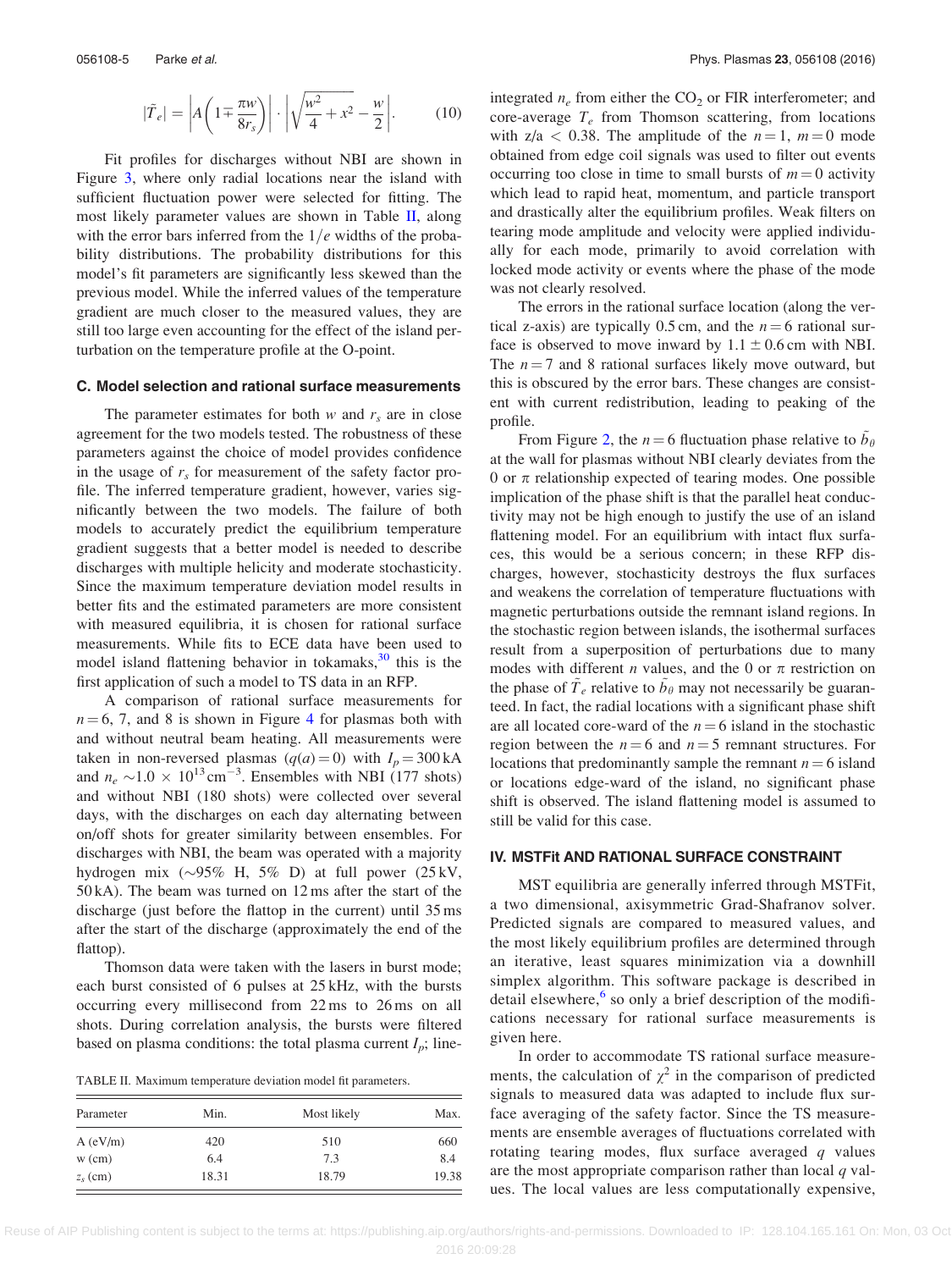<span id="page-6-0"></span>

FIG. 4. Rational surface locations for the  $n = 6, 7$ , and 8 modes with (red) and without (black) NBI. Measurements are along the vertical axis through the geometric center of MST. The range of z-values shown here covers only the plasma mid-radius.

however, and adding flux surface averaging to each iteration adds significantly (although not prohibitively) to the time required to achieve an equilibrium solution. The flux surface averaged values of  $q$  are projected onto the vertical TS chord for direct comparison with the zero-crossing measurements,  $z_s$ .

Using the measured rational surface locations for the  $n = 6–8$  modes with and without NBI, equilibrium reconstruction was performed for all time points where the plasma conditions and tearing mode amplitude/velocity at the wall met the restrictions listed above. Reconstructed profiles with  $q_0 < 1/6$  were rejected as unphysical. The equilibria that passed these filters were averaged to obtain the mean profiles. The error in the reconstruction was estimated as the standard deviation of each parameter over the ensemble of fits.

Shown in Figure 5 are reconstructed profiles for the total magnetic field and the toroidal and poloidal components for the ensemble without NBI. The constraints from the measured



FIG. 5. Reconstructed profiles for the total magnetic field  $B_{tot}$  (blue),  $B_{\phi}$ (red), and  $B_\theta$  (green) without NBI versus the effective minor radius  $\rho$ . Core magnetic constraint is based solely on TS rational surface measurements.

rational surface locations strongly impact the resulting profiles, with error bars for  $B_{tot}$  less than 1% across the minor radius. Similar profiles are obtained with the ensemble for plasmas with NBI. Aside from the edge coil signals and total plasma current/toroidal flux, the rational surface measurements were the only additional constraint and the only internal constraint on the magnetic field. This demonstrates a high level of precision available even with only a few rational surface measurements.

# V. CURRENT REDISTRIBUTION WITH NBI

While polarimetry measurements suggest an increase in on-axis current density with  $NBI<sub>1</sub><sup>5</sup>$  $NBI<sub>1</sub><sup>5</sup>$  $NBI<sub>1</sub><sup>5</sup>$  the total current does not increase, suggesting current redistribution leading to a profile that is more peaked on axis. This redistribution would reduce the safety factor in the core while increasing it in the midradius, flattening the  $q$  profile. The observed shift in rational surfaces obtained from correlated temperature fluctuations (see Figure 4) is consistent with these results. Measurements of  $n = 5$  perturbations from interferometry-polarimetry in similar plasma conditions ( $I_p = 300$  kA and  $q(a) = 0$ , but  $n_e$  $\sim$ 0.7  $\times$  10<sup>13</sup> cm<sup>-3</sup>) also indicate an inward shift,<sup>5</sup> see Figure [6;](#page-7-0) the inward movement of the magnetic perturbation is visible both in the Faraday rotation signals and in the toroidal current perturbation inferred through parameterized fits of the Faraday rotation data.

MSTFit equilibrium reconstruction was performed on the ensembles described in Section [III](#page-3-0) with diagnosis from TS rational surface measurements and interferometrypolarimetry profiles. The inferred current and safety factor profiles are plotted in Figures [7](#page-7-0) and [8.](#page-7-0) Although the current in MST typically flows opposite the magnetic field, the absolute values are plotted in Figure [7](#page-7-0) for simplicity. Consistent with the estimates from polarimetry alone, the on-axis current density increases with NBI. This increase is offset by a reduction in current density in the mid-radius. The net change in current with NBI ( $J_{\parallel, on} - J_{\parallel, off}$ ) is also plotted in Figure [7.](#page-7-0) The change in on-axis density corresponds to an increase of  $7.9\% \pm 5.1\%$ . TRANSP modelling of fast ion deposition routinely predicts densities up to 25% of the bulk electron density.<sup>[4](#page-8-0)</sup> This neglects the effect of beam-driven instabilities, however, which limit the fast ion population to lower densities, typically up to 8% of  $n_e$  before the onset of energetic-particle modes. The predicted fast ion density could easily account for the measured change in current onaxis. As a result of redistribution, the current gradient near the magnetic axis increases by nearly a factor of three, while the gradient near the  $n = 6$  rational surface increases by  $\sim$ 20%–30%. Near the  $n=7$  and 8 rational surfaces, the inferred gradient remains roughly the same or decreases slightly. Reconstructed q profiles, Figure  $\frac{8}{3}$  $\frac{8}{3}$  $\frac{8}{3}$ , indicate that the observed flattening in the mid-radius corresponds to a reduction of  $q_0$  by 0.013  $\pm$  0.007. Even without NBI, the inferred profiles indicate marginal resonance of the  $n = 5$  mode. With NBI, the rational surface is predicted to be removed from the plasma. Nominally, the loss of the rational surface should damp the  $n = 5$  mode. In practice, however, perturbations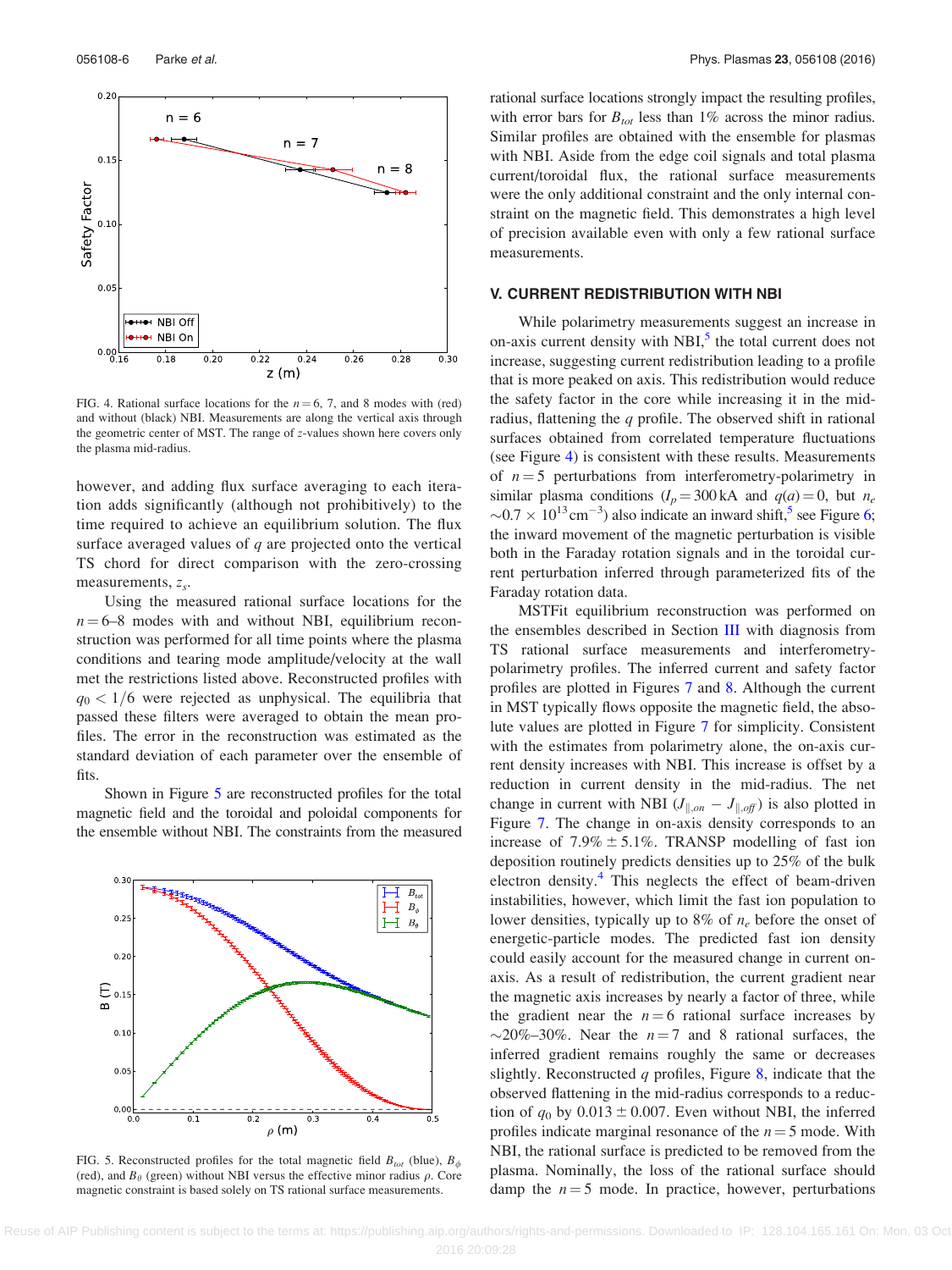<span id="page-7-0"></span>

FIG. 6. Fluctuations in Faraday rotation angle correlated with  $n = 5$  perturbation (a) and inferred toroidal current perturbation (b) without NBI (black) and with NBI (red).

FIG. 7. Reconstructed parallel current profiles (a) without NBI (black) and with NBI (red). Change in parallel current with NBI (b).

with  $n = 5$  structure may still persist while  $q_0$  is in the vicinity of 1/5.

The NBI induced transition from marginal to nonresonance is marked by a reduction in amplitude of the  $n = 5$ mode at the wall, $<sup>4</sup>$  $<sup>4</sup>$  $<sup>4</sup>$  as well as a reduction of internal fluctua-</sup> tions measured by polarimetry<sup>[5](#page-8-0)</sup> and Thomson scattering.<sup>[18](#page-8-0)</sup> The instability is not completely removed, however. Understanding how the  $n = 5$  mode responds to the inferred changes in q and  $J_{\parallel}$  requires a better understanding of the nature of the  $n = 5$  mode itself. A full evaluation of the impact of the neutral beam on MST plasmas requires measurement of the fast ion distribution, which is not feasible at present. At the large densities estimated by TRANSP, the pressure gradient due to the fast ion population may match or exceed the bulk pressure; normal RFP equilibria are not significantly affected by the bulk pressure, but sufficiently large fast ion



FIG. 8. Safety factor without NBI (black) and with NBI (red).

pressure may alter this. Efforts to estimate the fast ion beta and the overall distribution are in progress.

# VI. CONCLUSION

The unique, high-repetition rate Thomson scattering system on MST permits a novel measurement of tearing mode correlated temperature fluctuations. The phase flip in temperature fluctuations associated with island flattening behavior clearly identifies the rational surface location and, for the first time, has been utilized quantitatively for equilibrium reconstruction. High precision reconstructions of internal magnetic field and parallel current profiles are possible with this technique, with relatively small changes in  $J_{\parallel,0}$  ( $\sim$ 8%) and  $q_0$  ( $\sim$ 5%) clearly resolved in neutral beam heated discharges.

It is worth noting that the full spectrum of tearing mode activity on MST was not utilized for this work. Only the three largest amplitude modes, resonant in the mid-radius, were selected. Given the significant constraint these measurements represent on the equilibrium, this technique may transfer easily to other devices with limited tearing activity. The edge resonant magnetic perturbations utilized on tokamaks may also provide a unique tool to expand this approach.

Furthermore, to accomplish such high precision measurements, relatively large ensembles were required. This was mainly a function of the short burst duration and effective frequency achievable with the current laser system, however. A new laser system capable of much higher repetition rates with more pulses per burst is under development and would significantly reduce the ensemble size required. Already it has demonstrated single shot measurements of rotating island profiles under appropriate conditions. It is feasible that a TS or ECE based island fluctuation diagnostic could contribute to a real time control system.

 Reuse of AIP Publishing content is subject to the terms at: https://publishing.aip.org/authors/rights-and-permissions. Downloaded to IP: 128.104.165.161 On: Mon, 03 Oct 2016 20:09:28